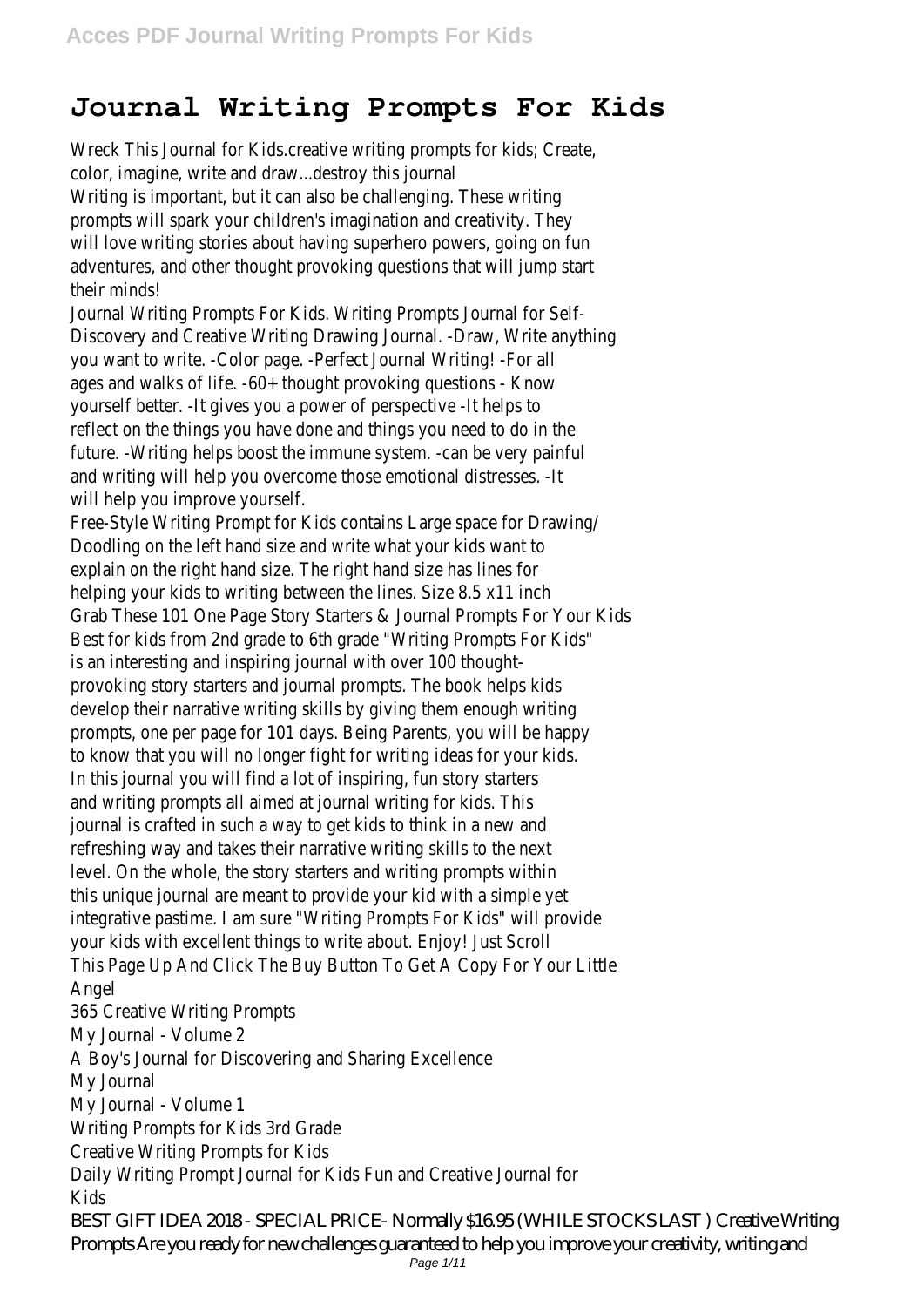conceptual skills in just a few short hours? With 365 creative writing prompts, you can. Remove yourself from your comfort zone, and start to explore the unchartered paths to finding new and improved writing styles to benefit you. 365 creative writing prompts is guaranteed to be the perfect writing companion. New Creative Writing Prompts

Writing prompts come in all shapes and sizes. ... The purpose of a writing prompt is to let kids to think about, develop a perspective about and write about a topic. A writing prompt introduces and focuses the writing topic. It also provides clear information or instructions about the essay writing task. This guided journal is lined with a prompt and will help ease children into their own writing space, allowing kids to explore the inner depths of their mind and soul with 4 guided pictures for each story. The unique journal design allows pages to lay open flat, making them easier to write in.

It can be a challenging task for a parent to select the right book for their child. With too many options available, it is indeed a hassle to choose the right option. If you want your children to create knowledge and not curate it, give them the right tools that will make them stand out from the rest of the world. "Logic will get you from A to Z; Imagination will get you everywhere." said Albert Einstein. Imagination is the seed that gives birth to new ideas and the best gift a parent can give to their child is a book that blossoms their imagination. This book has 90+ interesting prompts to get your child rolling on their creative writing journey. Here's what makes this book unique, it includes: - Warm Up Exercises to get the Writer started from Scratch - Tips on Crafting the Best Write (With In-Depth Information on Themes and Settings) - Character Creation Techniques so the Writer can use full might of their Imagination - Word Suggestions to Assist the Writer - Captivating Prompts - Extra Space to Draw Images that fit in the Story Moreover, the wide array of categories in this book include: 1. Fantasy and Magic 2. Mystery 3. Historical Fiction 4. Science Fiction 5. Adventure 6. And many more! Knowledge creators of today will become leaders of tomorrow. Make the right choice right away and we are sure you will look at this decision with a smile, several years down the road.

Creative Questions that make Writing exciting! This Writing Prompt Journal for Kids is a wonderful combination of innovative Writing Prompts for independent work at Home, Morning Classroom work or middle work in Classroom. Journaling is an excellent Technique to boost a Child's confidence and Self-Esteem by promoting creativity, contemplation and communication skills. The thoughtfully Crafted Questions in this Daily Journal assist your child in expressing their thoughts and expanding their abilities. A Drawing Space and a Funny Doodle / illustration are included with each Writing Prompt. Discover A Question a Day Journal that offer: Premium Matte Soft Cover 6 x 9 Size 50 Days Creative Writing Prompts with a Drawing Space A Time Capsule and Memory Book Versatile Size for your Purse, Tote bag, Desk, Backpack, School and Home. Answering a Unique Prompt Everyday will show you how much fun Journaling can be One Question a Day for Kids will be a Great Gift for: Boys, Girls, Teens Kids and Families Birthday Happy New Year Children Day

Journaling for kids isn't just a fun activity and a way for them to write down their awesome experiences. There's a lot of benefits to getting your kids to start writing early in their life. Journal writing can help your children process feelings, build writing skills, and communicate their ideas. Journaling encourages your child to grow while discovering open-ended writing. Instead of writing one assignment and being done, journal writing allows your child to write daily. Grab this beautifully designed 'My First Journal' for your child today and offer the gentle nudge they need to become the next great author. On the back cover, you will find a few ideas for writing prompts - for those occasions your young one isn't quite sure what to write about. Encourage your child with more ideas and prompts - here's a few more ideas to help encourage your child to keep a daily record of their life. Writing Prompts What is one of your funniest memories? Write a poem about it. Do you have a favorite teacher? What are they like, and what's the best thing they've taught you? Have you been on a vacation? Where did you go, and what was your favorite part? When you get mad or grumpy, what's one thing that helps you calm down? Think about one of your friends or a family member. What do you admire about them? 5 Great Reasons For Children to Keep a Journal Journaling can help your child improve their communication. Writing daily can assist with improving spelling and grammar. Writing also directly influences and improves reading capabilities. Journaling helps your child reflect and process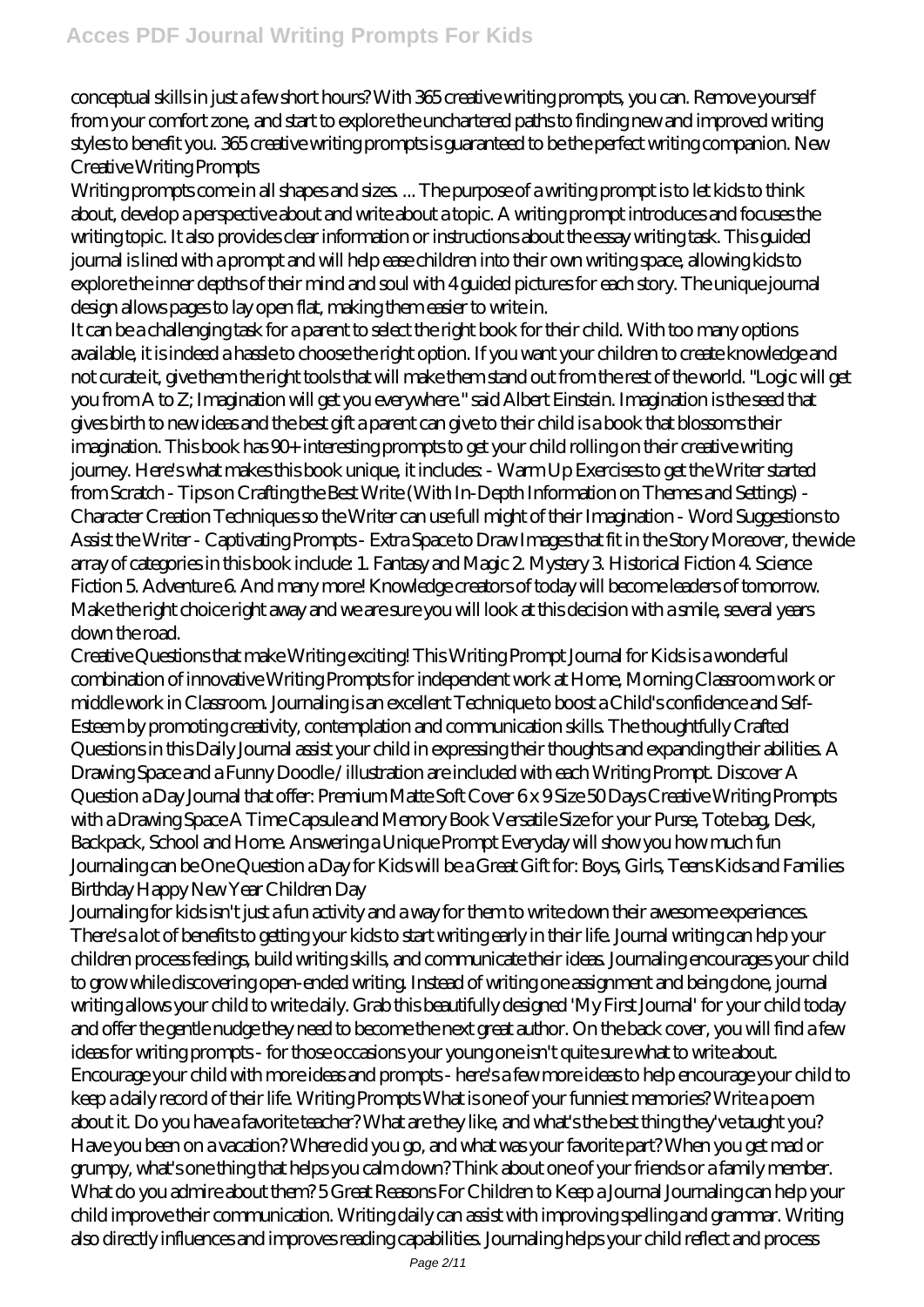their feelings in a positive manner. Journaling also helps your child to gain insight into their own feelings as well as the people around them. Of course, there are many, many more benefits to your child having a kids journal - but these are a few big ones. Make it a family activity or part of your end-of-night routine and your child will learn to love writing each and everyday. Pick this up today for your own children, nephews and nieces or your friend's kids. They'll appreciate it - and you will too! Visit www.whimsicaljournaling.com. to see other great books we have for sale exclusively on Amazon.

101 Things to Write about for 4th Grade Students That Help Them Develop Strong Writing Skills - Journal Writing for Kids

101 Things to Write about That Fire Up Kid's Imagination and Supercharge Their Writing Skills - Journal Writing for Kids

Journal Buddies

Writing Journal for Kids

50 Writing Prompts for Kids - Write / Draw / Fill-in - Feelings Journal - Thinking Journal - Large - Rainbow Cover

Writing Journal for Young Writers. 100+ Pages of Handwriting Practice for Preschool, Kindergarten, 1st Grade

365 Journal Writing Prompts for Kids

A Writing Journal Featuring 100 Writing Prompts for Kids to Tell You More.

**Best for kids from 3rd grade to Elementary School "Writing Prompts For Kids" is an interesting and inspiring journal with over 100 thought provoking things to write about. The book helps kids develop their writing skills by giving them enough writing prompts, one per day for 101 days. Being Parents you will be amazed to know that you will no longer fight for writing ideas for your kids. In this journal you will find a lot of inspiring, fun questions and writing prompts all aimed at journal writing for kids. This journal is crafted in such a way to get kids think in a new and refreshing way and it also lets them gain a deeper understanding of their inner self while having fun. On the whole, the questions and writing prompts within this unique journal are meant to provide your kid with a simple yet integrative pastime. I am sure "Writing Prompts For Kids" will provide your kids with excellent things to write about. Enjoy! ................... [Tags: writing prompts for kids, creative journal for kids, writing prompts for third grade, writing prompts for fifth grade, writing prompts for students]**

**This writing and tracing book is designed for beginning writers. Writing a full sentence is hard, and this journal is here to help! Your child can practice their handwriting by tracing the writing prompt on each page, and then complete the sentence by using one of the suggested words. There are also blank pages without prompts or word suggestions in the second half of the book to allow your child to write on their own. What makes this book unique: - 50+ writing prompts appropriate for preschool to 1st grade - writing prompts that can be traced to practice handwriting - suggested words to help your child complete the sentence - large area for drawing to entice the little artists Kids Journal to Write in : Draw and Write JournalKids Notebook with Writing PromptsCreateSpace**

**Gratitude Journal for Kids \* 100 Pages \* 6 x 9 Inches Perfect for writing, journaling, doodling, and more! This gratitude journal for kids has 100 pages with daily prompts to help children express their gratitude. Daily journal writing allows you to explore your own thoughts, ideas, and topics in a safe way. Journals are great for expressing thoughts and feelings about anything on your mind. They are also great for enhancing creativity! Young writers can build confidence by writing in their gratitude journal. 100 lined pages Perfect, handy size -- 6 x 9 inches Professional, high-quality glossy soft cover Makes a fantastic gift for birthdays, holidays, or any occasion! Birthday gifts and presents Stocking stuffers and gift baskets Graduation and end of year gifts Holidays**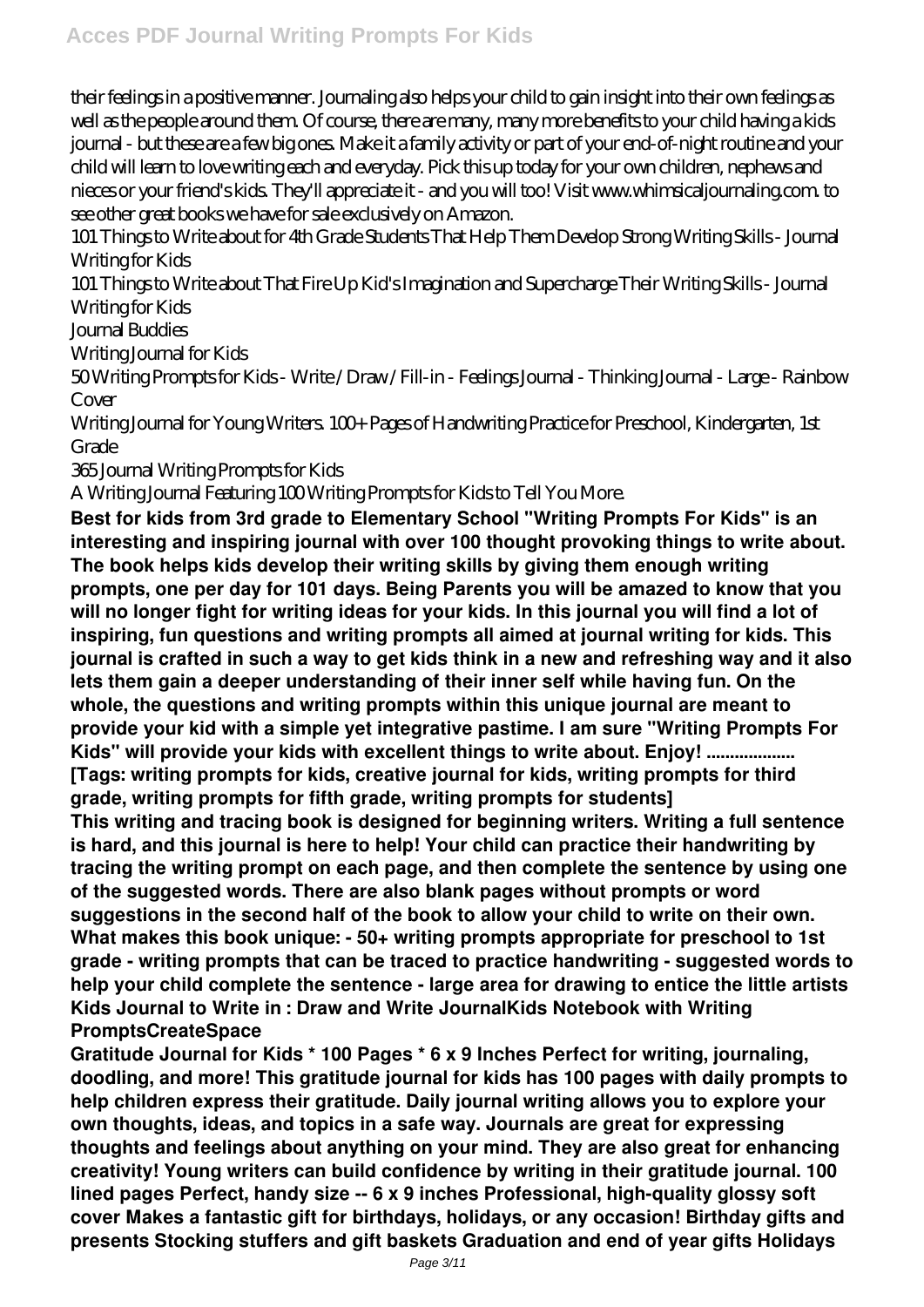**School events Scroll up and click 'buy' to get your gratitude journal today! How to use this book?On each page you will see a unique drawing! Color in the doodle and come up with a creative short story for each on! Book of Writing Prompts for Kids Creative Writing Prompts and Story Starters to Help Children Practice and Improve Their Writing Skills**

**Writing Prompts for Kids. Letter Tracing + Draw and Write Pages Kids Journal to Write in : Draw and Write Journal Journal Writing Prompts for Kids for Every Day Kids Notebook with Writing Prompts**

## **3rd Grade Writing Prompts, Journal and Free Style Writing Topic for Creative Kids - Large Print**

This Creative Writing book aims to encourage creativity and exploration as well as improve kids communication skills. It is designed to use as a tool in order to groom the writing style of children. Prompts are actually the foundation for writing that most kids do in their further education. This book covers many interesting topics to invite children to think about, develop a perspective about and write about a topic. It introduces and focuses on the writing topic. It also provides clear information or instructions about the essay writing task. So let's start!

This glossy paperback journal is a creative and fun way for students to be inspired and encouraged to journal whether it's every day or every week. Inside this unique journal, there are feeling emojis to ponder, places to doodle, and 50 questions/prompts throughout the book to be answered or expanded upon either by writing or drawing or both. Kids will love this journal. Best for middle school aged students and teens. This volume can be purchased and used completely on its own or combined with Volume 2 (matching cover) for a complete set of 100 journal prompts.

This journal is a creative and fun way for students to be inspired and encouraged to journal every day or every week. Inside this unique journal, there are feeling emojis to ponder, places to doodle, and 50 questions/prompts throughout the book to be answered either by writing or drawing. Kids will love this journal. Best for middle school aged students and teens.

A summer journal for kids with writing prompts. This journal includes a variety of page layouts and prompts for writing, scrapbooking, drawing and more. It will keep kids engaged throughout the summer, and help them create a lasting keepsake. This journal includes the following activity pages: A Summer Bucket List A Summer Reading Log. Daily journal pages with variety of prompts for writing about the day. Scrapbooking pages for pictures, stickers and souvenirs. Comic Strip Style Pages with question prompts for kids to create a time capsule of their dreams, aspirations, thoughts and feelings. Postcard Style Pages with prompts for kids to draw and write to grandparents, teachers, friends, etc. Recipe Pages with prompts for kids to capture / create favorite summer recipes. \*\*\*\*\*\*\* Ages 8 and up 100 Pages Interior: High Quality White Interior Stock Cover: SOFT,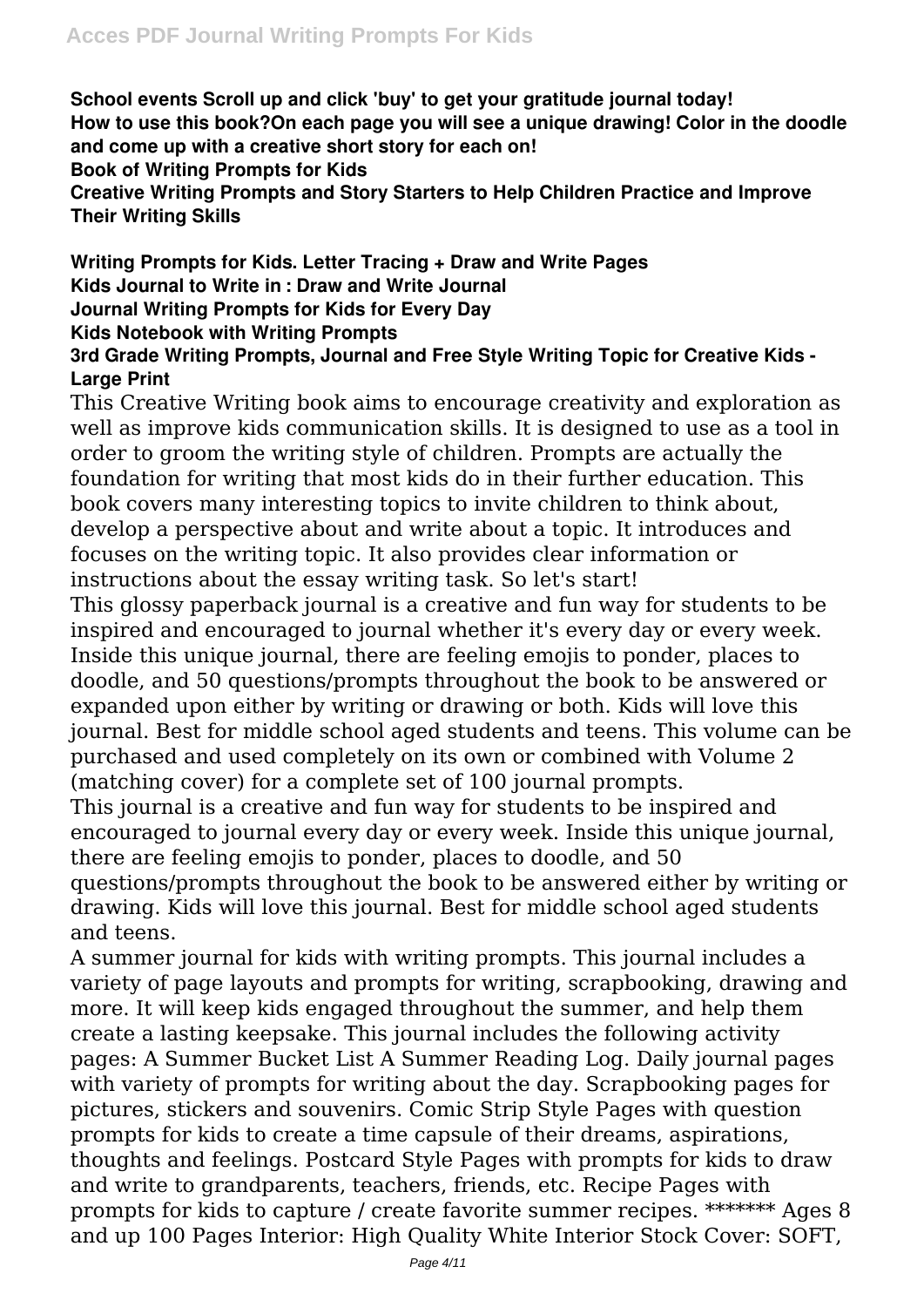Durable Matte Binding: Professional book grade binding (pages cannot be removed). Product Measures: 8.5 x 11.0 inches Created in the USA This Summer Journal is perfect for school, home, travel and much more. Kids Summer Activity Traveling, Road Trips, Days at the Beach. Home School Birthday Gifts Summer Projects Children Party Favors & Gifts Stocking Stuffers & Gift Baskets Best Friend Gifts Summer Camp Summer Diary And much more Wishing YOU Joy, Laughter & Love! Aunt Meg and Me This kid's prompt writing journal is for your kid to write down his/her daily thoughts, self-exploration, practices, and prompts. This Journal helps readers to navigate the confusion and chaos of daily life with a simple reminder that is by taking the time to know about them, and we can appreciate the world around your kid and help them achieve their dreams. Kids Prompt Journal Detail: This journal will make a perfect gift and keepsake as well as a powerful tool for positive change This journal comes with a size of 6" x 9" with 100 pages to write This kids journal comes with matte-finished cover

Tell Me Journal for Kids

My Everyday Journal

Daily and Nightly Writing Prompts, Lion Red

101 One-Page Story Starters & Journal Prompts That Fire Up Kid's Imagination and Supercharge Their Narrative Writing Skills Writing Prompts For Kids

Daily Fun Writing Prompts Diary for Kids 6-12 Years, One-Page Story Starter Journal Ideas to Help Children Exercising and Staying Creative Write and Draw Journal Writing Prompts Journal Summer Bucket List Travel Journals

Let's Write about It

Simple but powerful, Journal Buddies is no ordinary journal. It is an invitation to experience a journaling adventure and to expand creativity and express feelings. It is an opportunity to strengthen self-esteem, build healthy relationships and create a positive outlook on life. It is a unique journal created with the help of important people in life, such as friends, parents, teachers, family members, etc.

Kids Journal To Write In: Draw and Write Journals are great for getting youngsters to develop stories and create a keepsake book that can be used for years and years. The journal is beautifully designed for children with prompts on each page to write down everything they did for the day. Measuring 8.5" x 11" paperback, every page has a space which encourages children to use their imagination by drawing a picture of what they did for the day. There's a lined writing section that prompts them to write extended stories with the who, what, when, where and why concept on each page to encourage them to really think about what they are writing. Click inside to take a look at the layout. This kids journal to write in is the only journal that forces children to think about what they are writing and develop their English language skills. This is the perfect gift for smart kids (age 4-10) who love to draw and write. Order your copy of the Kids Journal To Write In today.

Journal Writing Prompts for Kids for Every Day120 Pages 8.5" X 11" You'll love these fun ideas for kids writing prompts to use as creative sparks to get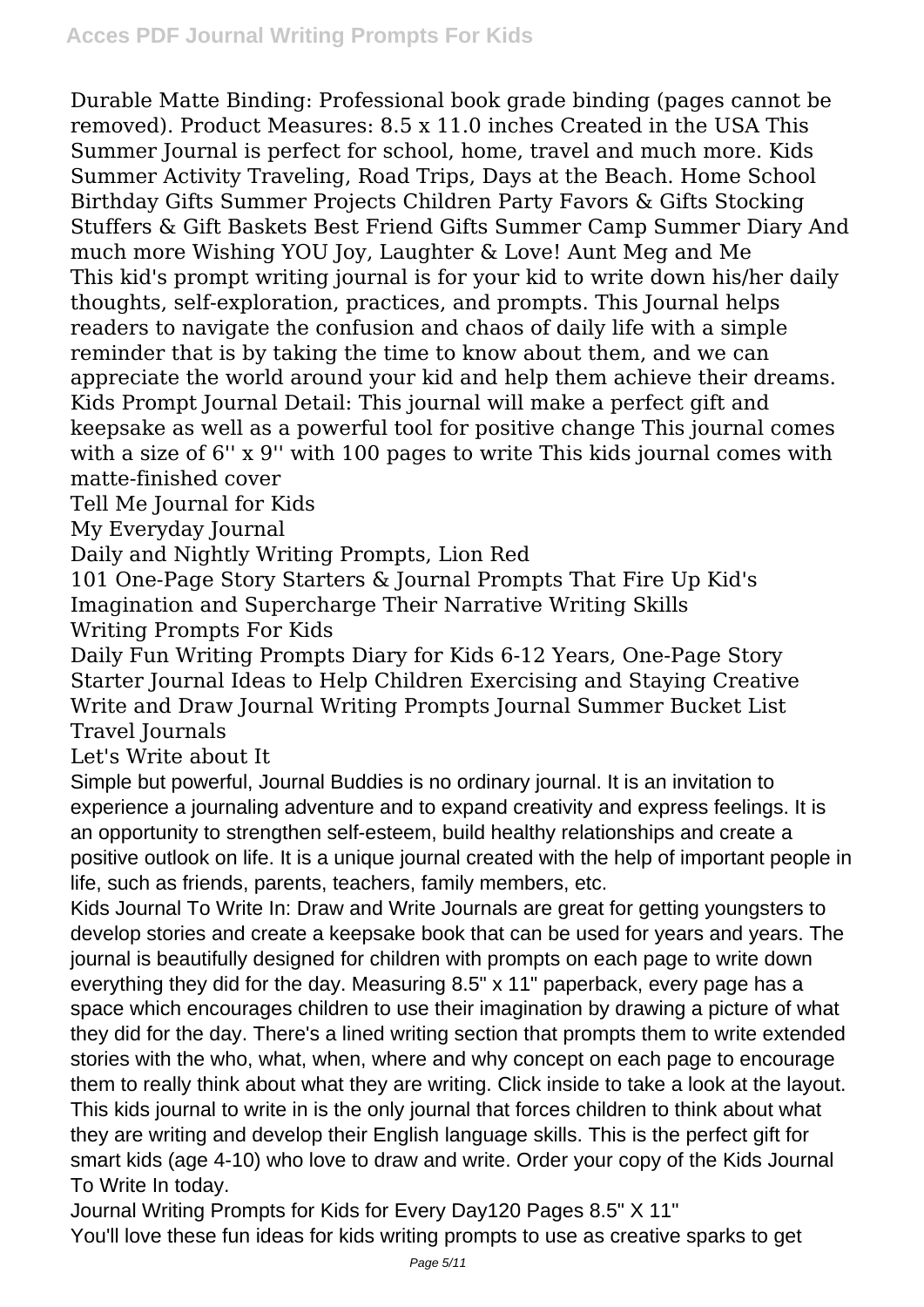## **Acces PDF Journal Writing Prompts For Kids**

young imaginations writing in no time! This is an everyday of 90 days writing Journal for grades 1st through 6th, It has 100 very simple journal prompts to help encourage your kiddos to write a few creative sentences, or paragraph based on your child's age. There is a box to draw a picture about the topic and 6 lines to write. The writing prompts are a mix of silly and everyday topic sentences. What is inside: All about me page, for kid to write his/her information and introduce him/herself 90 days with one question a day for him/her to express idea and imagination Whether you are a teacher or parent looking to inspire your kids to write, we hope you find these creative writing prompts inspiring! Tell Me - writing journal for kids is the ultimate writing workbook to kick start your kids into creative writing. Encouraging kids to write and tell me more. Featuring 100 writing prompts for kids encouraging them to tell you more about 100 different topics. This is a great way to keep kids busy this summer, start the habit of journaling and is a fabulous alternative to screen time. This writing journal for kids is perfect for early readers and kids When should I give my child this writing book?Our Tell Me Journal for Kids makes a great gift for kids! Another idea is to give your child this as an end of school gift. This is writing journal for kids makes a great summer activity book. What ages is this writing journal for kids for? We suggest ages 6-12 years old. Here are the grade levels we suggest for this kids writing journal: grade 1, grade 2, grade 3, grade 4, grade 5, grade 6. What are writing prompts for kids? We have included 100 writing prompts for kids which are probing sentences to get your kids thinking on what to write. All of our writing prompts start with Tell Me - hence the name of our writing journal, Tell Me Journal for Kids. Examples of kids writing prompts: Tell me about you - this encourages your child to write in their kids journal about themselves. Tell me about what makes you happy this writing prompt encourages your kids to dig into their emotions and think, then write about what makes your kid happy.

Kids Creative Writing Prompts

Kids Writing Prompt Journal 1st Grade Edition

The Writing Prompts Workbook, Grades 3-4

Journal Sparks

Narrative Writing Prompts For Kids Grade 3-4 - Ruled Line Pages

Fire Up Your Creativity with Spontaneous Art, Wild Writing, and Inventive Thinking Journal Writing Prompts for Kids

A Kids Writing Prompt Journal

101 Things To Write About For 3rd Grade Students Best for 3rd-grade students "Writing Prompts For Kids 3rd Grade" is an interesting and inspiring journal which comes with over 100 thought-provoking writing prompts. The book helps kids develop their narrative writing skills by giving them enough writing prompts, one per day for 101 days. Being Parents you will be happy to know that you will no longer fight for writing ideas for your 2nd graders. In this journal you will find a lot of inspiring, fun questions and writing prompts all aimed at journal writing for 3rd Grade. This journal is crafted in such a way to get kids think in a new and refreshing way and it also lets them gain a deeper understanding of their inner self while having fun. On the whole, the questions and writing prompts within this unique journal are meant to provide your kid with a simple yet integrative pastime. I am sure "Writing Prompts For Kids 3rd Grade" will provide your kids with excellent things to write about.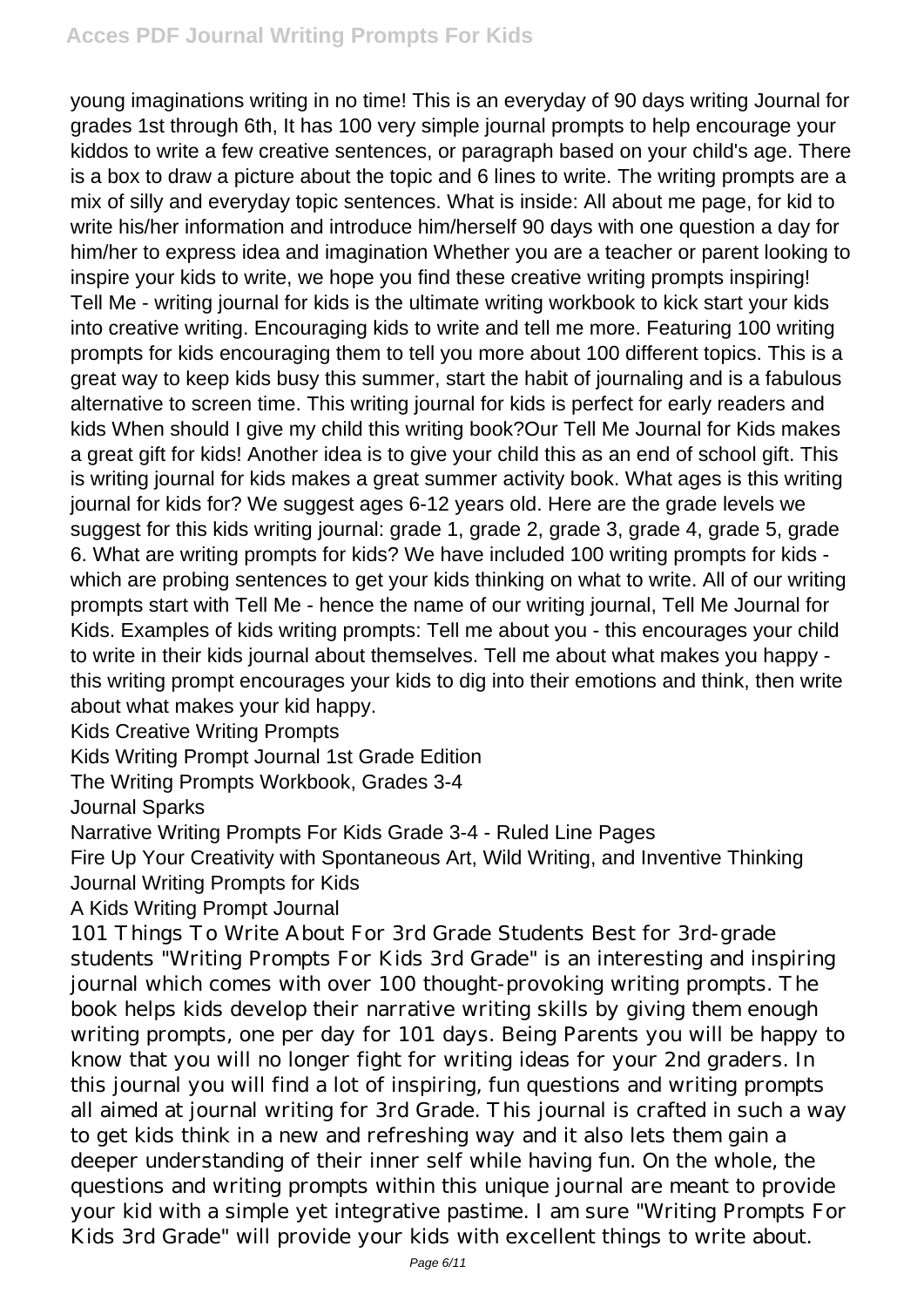## Enjoy!

Great writing prompt journal for kids between the 3rd and 5th grade. Perhaps you have a child who loves writing and wants to develop their skills. Or perhaps your child is a reluctant writer who needs to practice writing essays and stories to keep up with their peers. Whatever the case may be, you'll find this journal filled with writing prompts is perfect for improving children's imagination, creativity, reading skills, vocabulary and comprehension. The writing prompts in this book are ideal for children in the 2nd, 3rd, 4th and 5th grade, but older students will also enjoy the interesting topics and fun storystarters. This is an ideal book for parents looking for a way to extend their child at home. What's more, the finished journal makes a fantastic keep-sake. If you homeschool or tutor a child, this is a great way to get their creative juices flowing. Teachers will love this brilliant book of prompts with a topic for every occasion. You'll never run out of creative writing ideas and interesting story starters. This book is a great gift for aspiring writers. Here are a few examples of great prompts in the book: You blow out your birthday candles and make a wish. Immediately the wish comes true. What did you wish for? What happens? Your dad is a scientist. One of his top-secret projects is to bring the dinosaurs back to life. He's brought a baby dinosaur home from the lab. How do you look after it? What type of transportation will people have in the future? A strange little door appears in your bedroom. You can squeeze through the door if you try. What do you find on the other side? Writing prompts include interesting story starters, but also 'would you rather' questions (like would you rather be able to fly or be incredibly strong) and persuasive essay topics to improve debating skills.

Using words, drawing, collage, and observation-based list-making, awardwinning author Emily K. Neuburger highlights the many paths into journaling. Her 60 interactive writing prompts and art how-tos help you to expand your imagination and stimulate your creativity. Every spread invites a new approach to filling a page, from making a visual map of a day-in-my-life to turning random splotches into quirky characters for a playful story. It's the perfect companion to all those blank books and an ideal launchpad to explore creative self-expression and develop an imaginative voice — for anyone ages 10 to 100! Teachers' Choice Award Winner Mom's Choice Awards Winner Foreword INDIES Gold Award Winner National Parenting Product Awards Winner To make writing more exciting for third and fourth grade students, you need to give them a chance to grow their creativity and imagination. "The Writing Prompts Workbook" is a collection of imaginative situations and questions that will get your students and children using their brains to come up with wildly creative ideas when they begin to put pen to paper. Bryan Cohen, the author of "1,000 Creative Writing Prompts" and "500 Writing Prompts for Kids," has compiled 200 of some of his best prompts for third and fourth graders in this workbook. Use them for journals, assignments, poems, conversations, songs and more.

Kickstart your childs imagination with these fun story starters. With over 120 fun and unique creative writing prompts, kids will have no trouble kicking their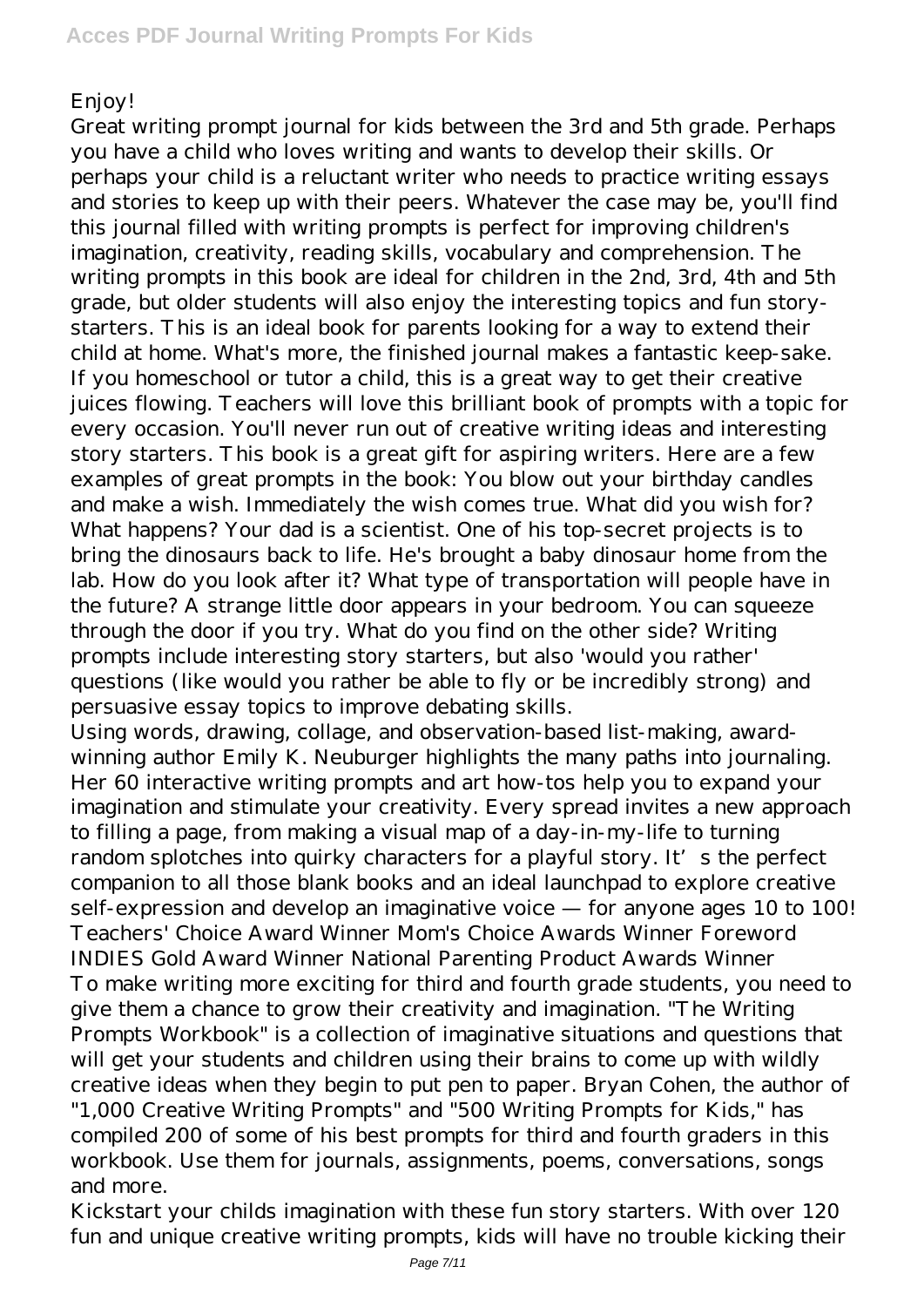imagination into high gear. Leave writer's block and blank-page anxiety behind! Whether you write funny stories, scary stories, or something else entirely, you'll find dozens of ideas and inspiration to get you started.If you're having trouble getting started on a story, if you're feeling frustrated, or just looking for a new idea to help kickstart your creative engine, this book is for you. Kids Creative Writing Prompt Journal is perfect for: Kids or young at heart Someone who wants daily writing prompts Gifts for children who love to write or kids who need a gentle push to write more Anyone who wants to ignite creativity and improve writing Fun and unique creative writing prompts kids will love Improve writing skills Over 120 writing prompts

The Awesome Writing Prompts Journal for Kids

Writing Prompts for Kids

A Fun and Creative Picture Story Starters Journal for 1st Grade, 2nd Grade and 3rd Graders

Wreck This Journal for Kids

One Question a Day Journal for Kids

24 Writing Prompts to Spark Ideas for a Year - a Child's Writing Journal Writing Prompts for Kids 4th Grade

120 Fun Story Starters to Kickstart Kids Imagination and Spark Ideas This journal is a creative and fun way for students to be inspired and encouraged to journal whether it's every day or every week. Inside this unique journal, there are feeling emojis to ponder, places to doodle, and 50 questions/prompts throughout the book to be answered or expanded upon either by writing or drawing or both. Kids will love this journal. Best for middle school aged students and teens. This volume can be purchased and used completely on its own or combined with Volume 1 (matching cover) for a complete set of 100 journal prompts.

? 102 Narrative Writing Prompts For Grade 3-4, Designed To Help Them Develop Strong Writing Skills "Writing Prompts For Kids - Grade 3-4" is an interesting and inspiring journal which comes with over 102 thought-provoking writing prompts, spanning a period of 102 Days. The book helps kids develop their narrative writing skills by giving them enough writing prompts, one per day for 102 days. This is why this book is handy as it is well articulated, engaging, fun filled, entertaining and crisps clear to teach children how to engage in narrative writing. Being parents, you will be happy to know that you will no longer fight for writing ideas for the 3RD - 4TH graders. In this journal you will find a lot of inspiring, fun questions and writing prompts all aimed at journal writing for kids - Grade 3 -4. This journal is crafted in such a way to get kids think in a new and refreshing way and it also lets them gain a deeper understanding of their inner self while having fun writing. We believe that with diligence and consistent practice, near to perfect narrative writing ability is attainable and when acquired at an early stage, it is an asset impossible to lose later in life On the whole, the questions and writing prompts within this unique journal are meant to provide your kid with a simple, yet integrative pastime. I am sure "Writing Prompts For Kids - Grade 3-4" will provide your kids with excellent things to write about.

If your child wants to write, but needs a little help (or just wants something to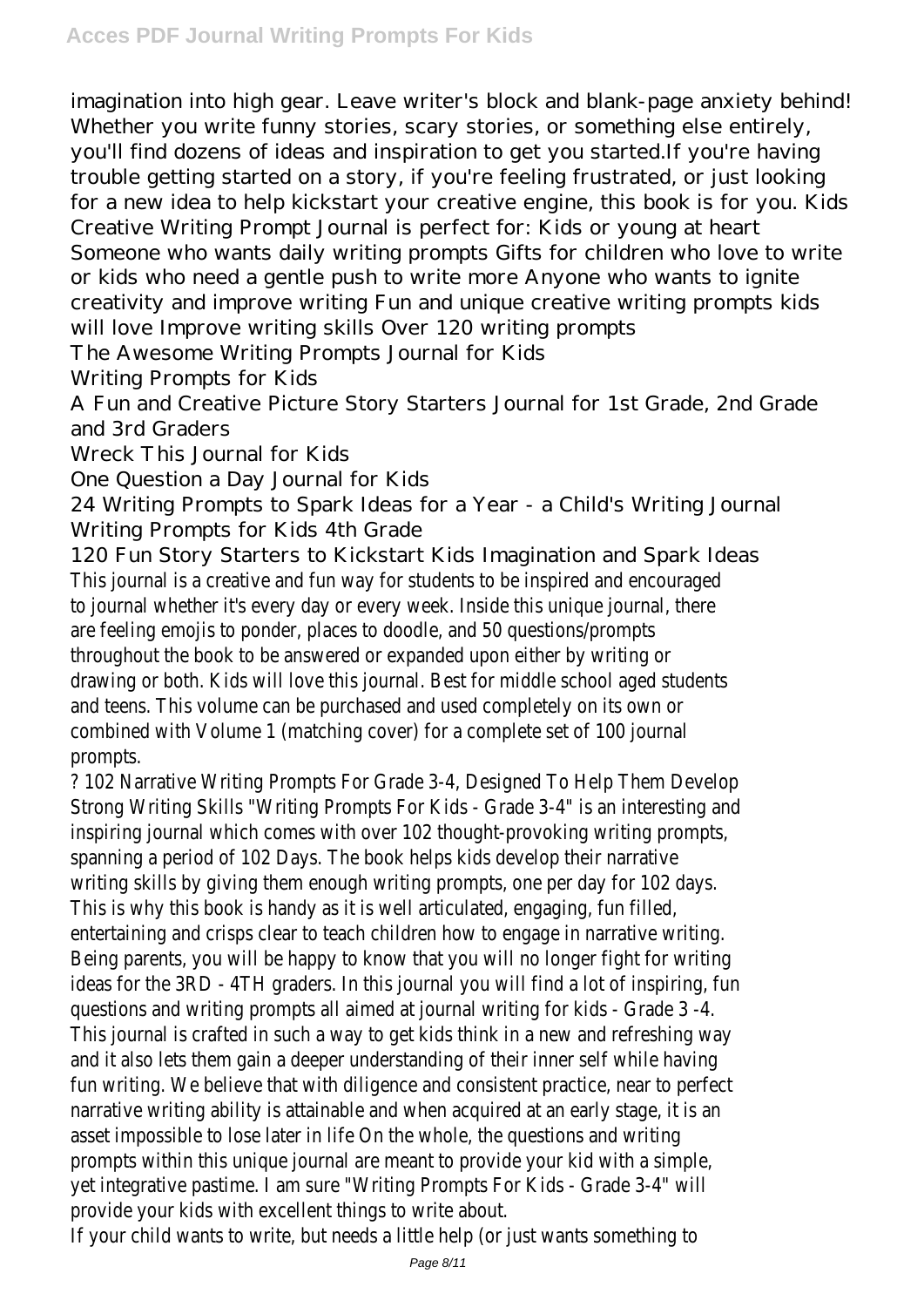write IN), this book is the answer. With 24 solid writing prompts and a guided setup, your little one will be pumping out words before you know it. From author Jo Michaels comes a fun and interactive journal style book that will spark your child's imagination and get them creating amazing things in no time. Your child will be asked questions like: What is my character's name? How old? Is he/she human? If no, what is he/she? What is he or she going to try to do? What are Mom and Dad's names? Where do they live? Prompt #1: Think of a time you were scared. What were you scared of? How could you be braver? What power would you like to have to help? With pages for drawing book covers and scenes, this journal will keep your child engaged for hours.

Here are prompts to get your writing muscles warmed up and imagination flowing. Prompts range from reflective to creative to silly. If you had to repeat one day from last year over and over, which day would you choose? What would happen if dinosaurs were alive now? What would a dragon order at a restaurant?Prompts are listed by month, but you don't need to wait until January to start writing. Start with whatever day you get this book on. Stick to the prompt listed for each day or skip around as much as you like. It's up to you. Just start writing.

Creative journal for kids to use their imagination and improve their writing skills. Great gift for the reluctant writer or the excited writer who has run out of ideas to write about. Forty-five creative writing prompts with lined pages allow for plenty of space to jot down ideas and write exciting endings to these story starters. Writing Prompts for Kids- 45 Creative Writing Prompts for Kids- Fully Lined and Ruled Journal- Story Starters for reluctant writers and those who were born to write (but ran out of ideas)- Writing Prompts for kids to help them to increase creativity and develop writing skills

Creative Writing Prompts Workbook for Kids: Practice Writing Fiction and Journal Prompts Book for Children Grade 1,2,3,4. It Is the Most Useful Notebo 20 Fun Writing and Drawing Prompts to Help Kids Develop Writing Skills 110 Story Writing Prompts

Journal Prompt for Kids Age 8-10 Years, Handwriting Books, Drawing and Expressing

102 Narrative Writing Prompts For Grade 3-4, Designed To Help Them Develop Strong Writing Skills

50 Writing Prompts for Kids - Write / Draw / Fill-In - 100 Pages - Feelings Journal -

Thinking Journal - Large 8. 5 X 11 - Fractal Design Cover

Gratitude Journal for Kids

Journal Writing Prompts Questions Journal with Memories,Self-

Exploration,Creativity and Direction Workbook

Creative Writing Prompt for Kids It helps to stimulate young children brain to express their though through pictures (right brain) and hand writing (left brain). There is only guideline topic then allowing your kids to create their stories themselves and share them with their friends/family. This book is comprised of two sections: - Part I: Drawing and Explaining - Part II: Creative writing topic to express more in detail It is suitable for kids from 3rd grade upon.

Summer Journal for KidsThis book is summer write and draw journal for kids.For kids to explore new activities. Ways to keep to all their summer memories.Children & family activity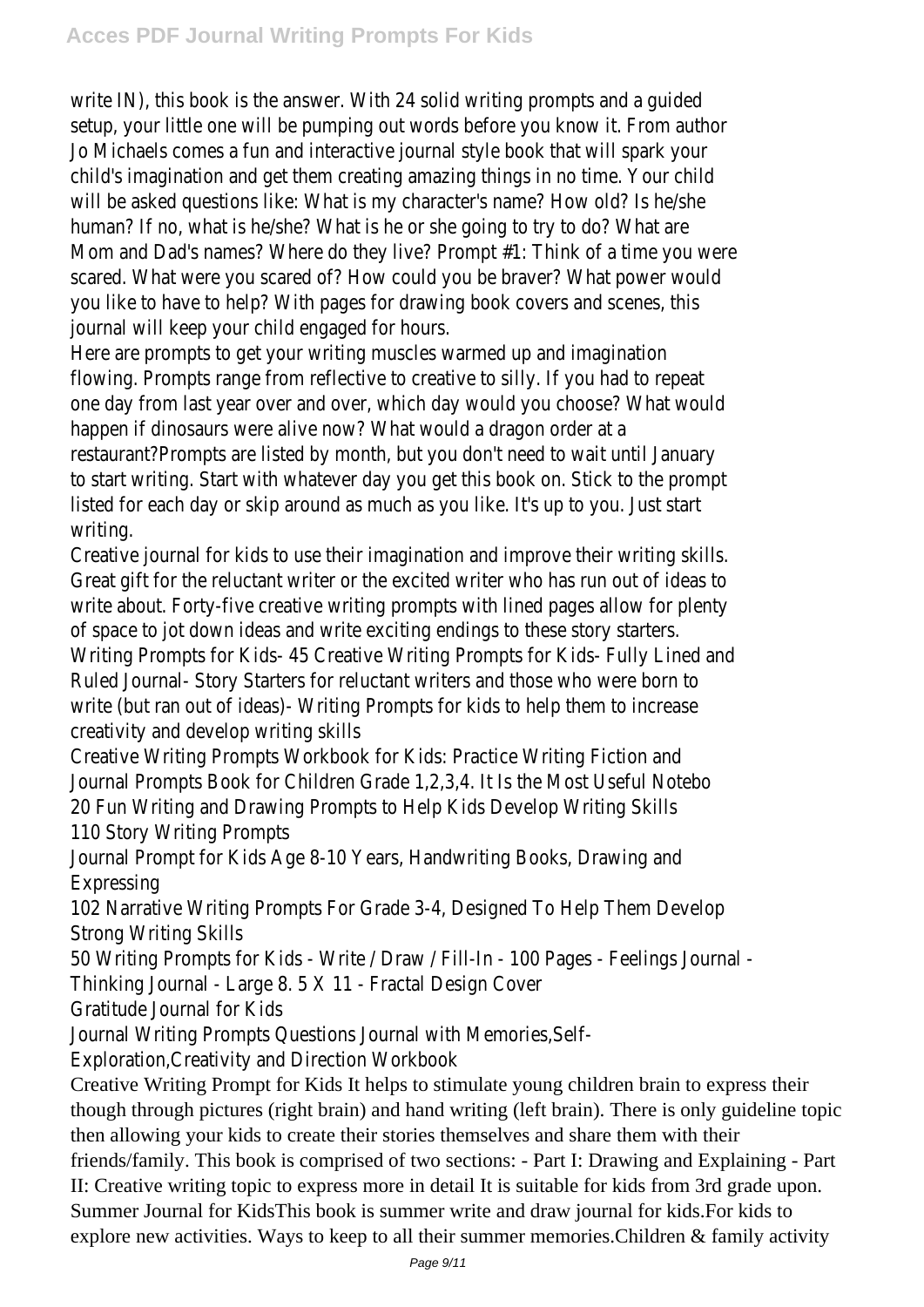diary journal.Travel journals with promptsHelp your kids develop and love to writing.Best gift for your child. Interior Summer Bucket List My favorite adventure Book I read Summer writing prompts for kids Drawing Page Cute page for notes 127 Pages Cover Paperback, Glossy/li> Dimensions: 8.5x11 inches Get a summer journal for your kids to start their writing adventure today!

This kids writing prompt journal is perfect for teachers to use for a classroom monthly journal or help parents develop strong writing skills at home by incorporating drawing fun. Are you looking for writing prompts for your school age children?Or maybe you are just searching for writing prompts to your kids more interested in creative writing?Well look not further as we have created this book of writing prompt and story starters for kids in Grades1-3!Why are writing prompts important for young kids?At this age, children have the creative ability to write about a range of simple issues but usually they just need a bit of inspiration on how to start writing. Hence, our story starters can help them to tap into their imagination.To reinforce a good writing habit, it is also necessary to learn writing skills at this age.When kids begin writing, they will further learn how to put their thoughts on paper and how to use words to describe concepts.Now, to get them to enjoy writing, let's help to tap into their creativity of using fun writing prompts. ENJOY!

101 Things To Write About For 4th Grade Students Best for 4th-grade students "Writing Prompts For Kids 4th Grade" is an interesting and inspiring journal which comes with over 100 thought-provoking writing prompts. The book helps kids develop their narrative writing skills by giving them enough writing prompts, one per day for 101 days. Being Parents you will be amazed to know that you will no longer fight for writing ideas for your 4th graders. In this journal you will find a lot of inspiring, fun questions and writing prompts all aimed at journal writing for 4th Grade. This journal is crafted in such a way to get kids think in a new and refreshing way and it also lets them gain a deeper understanding of their inner self while having fun. On the whole, the questions and writing prompts within this unique journal are meant to provide your kid with a simple yet integrative pastime. I am sure "Writing Prompts For Kids 4th Grade" will provide your kids with excellent things to write about. Enjoy!

Kids First Journal with Writing Prompt Ideas

Writing Journal for Kids with Lots of Creative Story Starters

101 Things to Write about for 3rd Grade Students to Help Them Improve Their Writing Skills - Journal Writing for Kids

Fun Writing Prompts For Kids

Summer Journal for Kids

Creative Writing Prompts for Kids; Create, Color, Imagine, Write and Draw... Destroy This Journal

Summer

Easy and Fun Journal Prompts to Express Creative Ideas Practice Books for Kids 9-12 with Full Colored Picture Flash Cards

Kids love to personalize their own book and tell their stories. This is a journal with 12 creative writing prompts. Each prompt has a full page frame to draw a picture, and 3 full pages of elementary handwriting lines so your child can really tell their story. In the end they will have a unique book that's written entirely by them. Write their name in the cloud on the cover and it's their very own "published" book. Some of the prompts... Imagine what would happen if you and a friend dug a huge hole and did not stop digging for a year... One day I flew to the moon and this is a strange thing I found